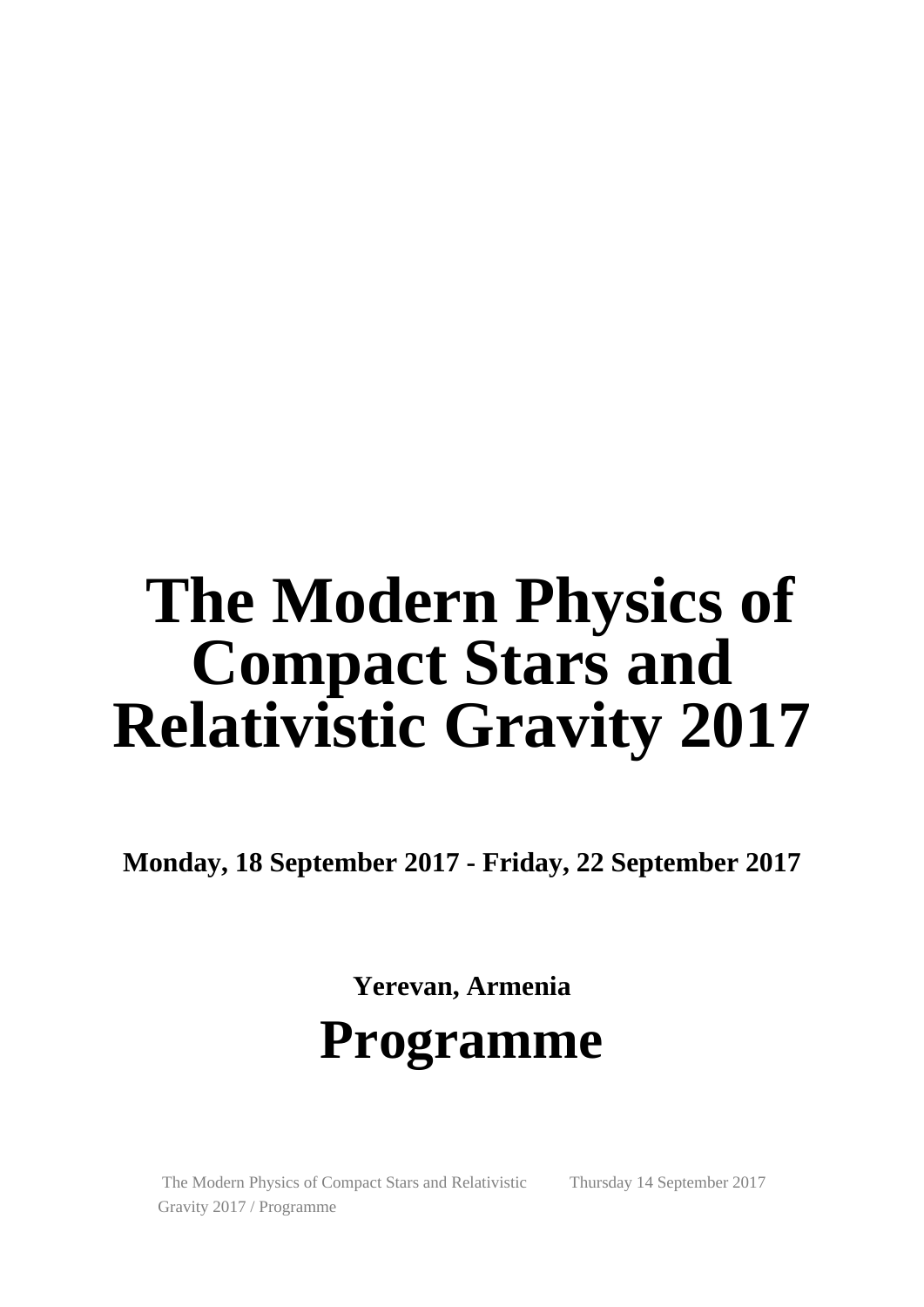## Table of contents

| Thursday 21 September 2017 (1994) (2008) (2014) (2014) (2014) (2014) (2014) (2014) (2014) (2014) (2014) (2014) (2014) (2014) (2014) (2014) (2014) (2014) (2014) (2014) (2014) (2014) (2014) (2014) (2014) (2014) (2014) (2014) |  |
|--------------------------------------------------------------------------------------------------------------------------------------------------------------------------------------------------------------------------------|--|
|                                                                                                                                                                                                                                |  |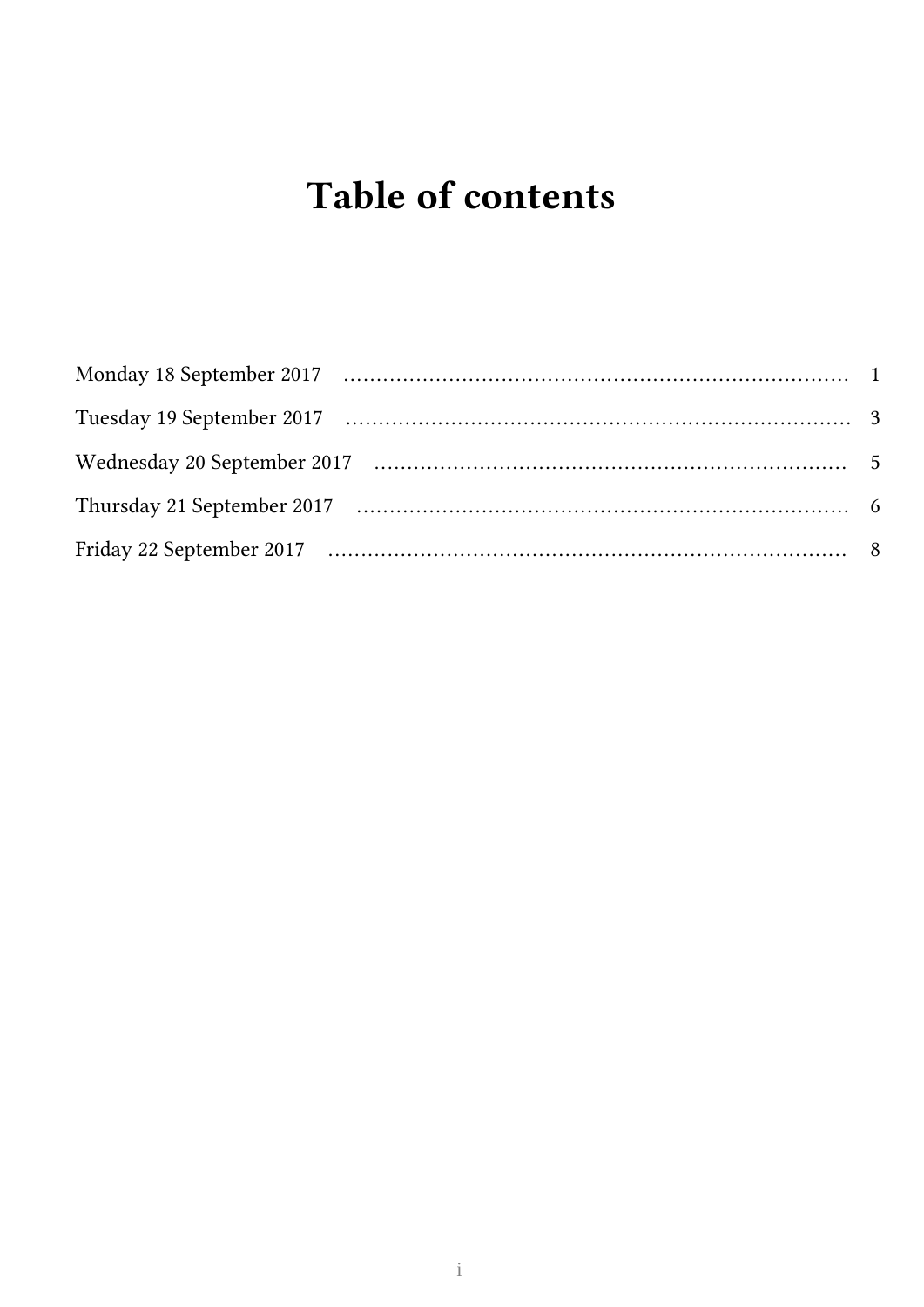### **Monday 18 September 2017**

**Registration (08:00-09:30)**

**Address of the administration of the Yerevan State University (09:30-09:40)**

**Turbulence in Core-Collapse Supernovae (09:40-10:20)**

**- Presenter: Prof. ABDIKAMALOV, Ernazar (Nazarbayev University)**

**An empirical nuclear Equation of State constrained by nuclear observables (10:20-11:00)**

**- Presenter: CHATTERJEE, Debarati (LPC/ENSICAEN)**

**Coffee break (11:00-11:20)**

**Hadron-Quark Transition in High Density Nuclear Matter (11:20-12:00)**

**- Presenter: SARGSIAN, Misak**

**Accelerating cosmology in modified gravity and neutron stars (12:00-12:40)**

**- Presenter: Prof. ODENTSOV, Sergey (ICREA and ICE(CSIC-IEEC), Barcelona)**

**Lunch break (12:40-14:20)**

**Charged \$\rho\$-meson condensate in neutron stars within RMF models (14:20-14:50)**

**- Presenter: Mr. MASLOV, Konstantin (MEPhI)**

**Supporting the existence of the QCD critical point by compact star observations (14:50-15:20)**

**- Presenter: Dr. ALVAREZ CASTILLO, David Edwin (JINR)**

**Transport coefficients of two-flavor quark matter from the Kubo formalism (15:20-15:50)**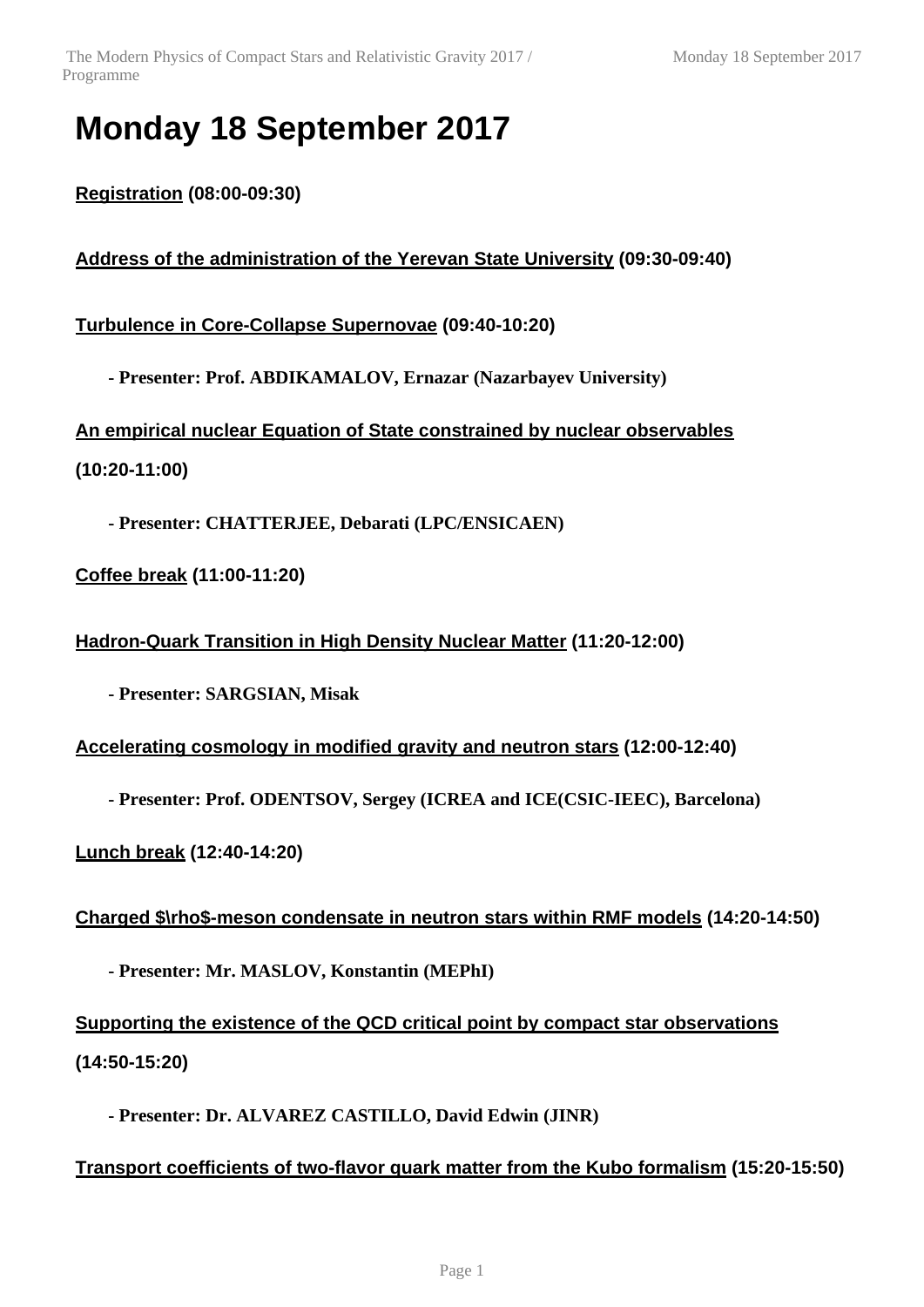**- Presenter: Ms. HARUTYUNYAN, Arus (ITP, Goethe University, Frankfurt am Main )**

#### **Coffee Break (15:50-16:10)**

#### **A NEW APPROACH TO STUDY OF QUANTUM VACUUM - DARK ENERGY (16:10-16:40)**

**- Presenter: Dr. GEVORKYAN, Ashot (Institute for Informatics and Automation Problems, NAS of Armenia, Institute of Chemical Physics, NAS of Armenia)**

**Anisotropic Self-gravitating Objects (16:40-17:10)**

**- Presenter: STEPANIAN, Arman (Yerevan Physics Institute)**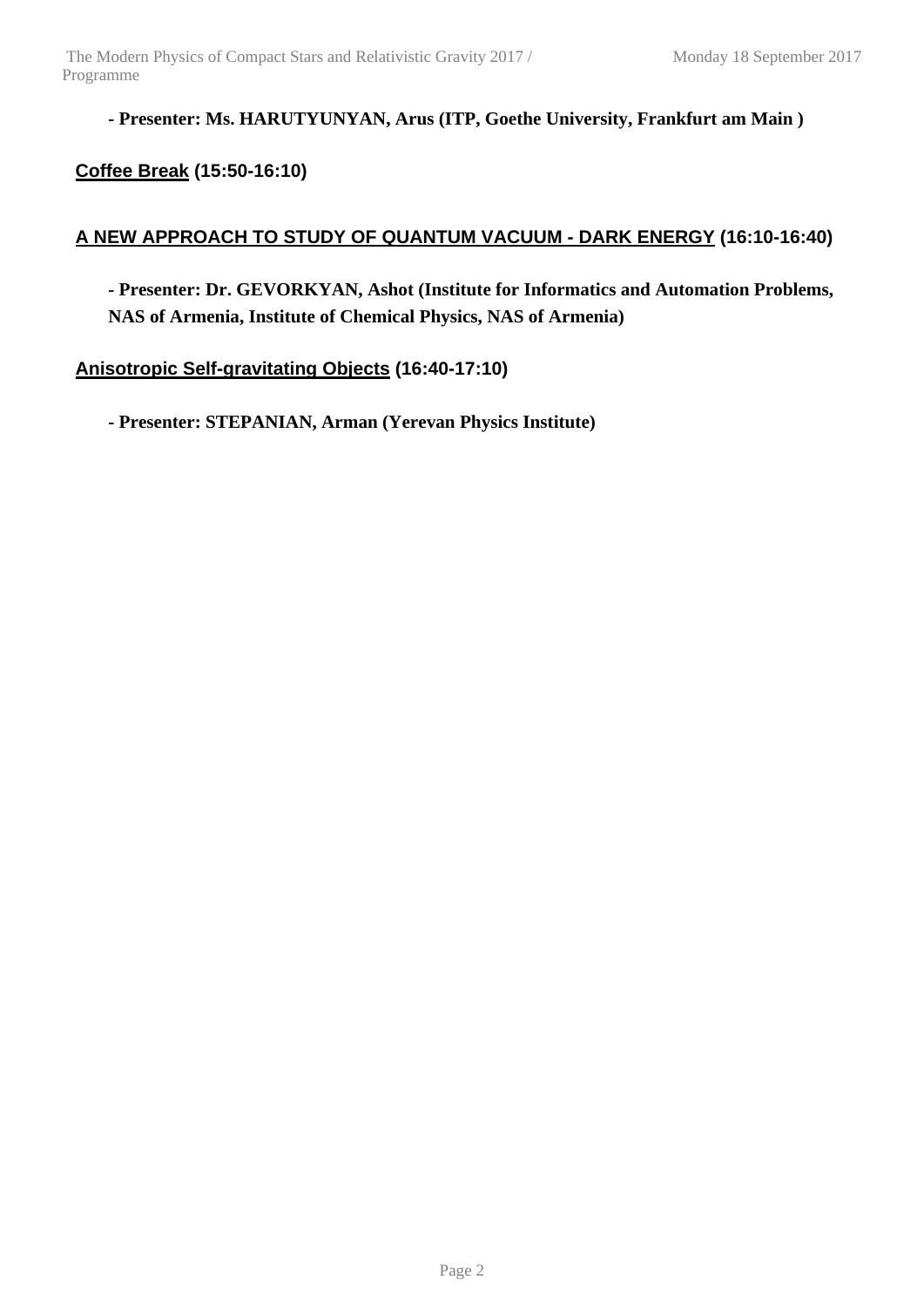### **Tuesday 19 September 2017**

#### **Cooling of neutron stars within ''nuclear medium cooling scenario" (09:00-09:40)**

**- Presenter: VOSKRESENSKY, Dmitry (National Research Nuclear University (NRNU MEPhI))**

**Quark-Nuclear Hybrid Star EoS with Excluded Volume Effects (09:40-10:20)**

**- Presenter: BLASCHKE, David (University of Wroclaw)**

**Coffee Break (10:20-10:40)**

**Hot neutron stars with hyperons (10:40-11:20)**

**- Presenter: Dr. OERTEL, Micaela (Meudon Observatory)**

**\$f(R)\$ relativistic gravity and inflationary models based on it (11:20-12:00)**

**- Presenter: Prof. STAROBINSKY, Alexei (Landau Institute of RAS)**

**Lunch Break (12:00-13:40)**

**Calculation of symmetry energy using Argonne family potentials with three nucleon interaction (13:40-14:10)**

**- Presenter: Ms. ASADI AGHBOLAGHI, Zahra (Zanjan University )**

**Low-Energy Nuclear Interaction Chamber for Experiments in Nuclear Astrophysics (14:10-14:40)**

**- Presenter: Dr. MARGARYAN, Amur (Alikhanyan National Science Laboratory) Null congruences crossing generic shells (14:40-15:10)**

**- Presenter: Mr. DEMIRCHIAN, Hovhannes (Byurakan Astrophysical Observatory)**

**Coffee break (15:10-15:40)**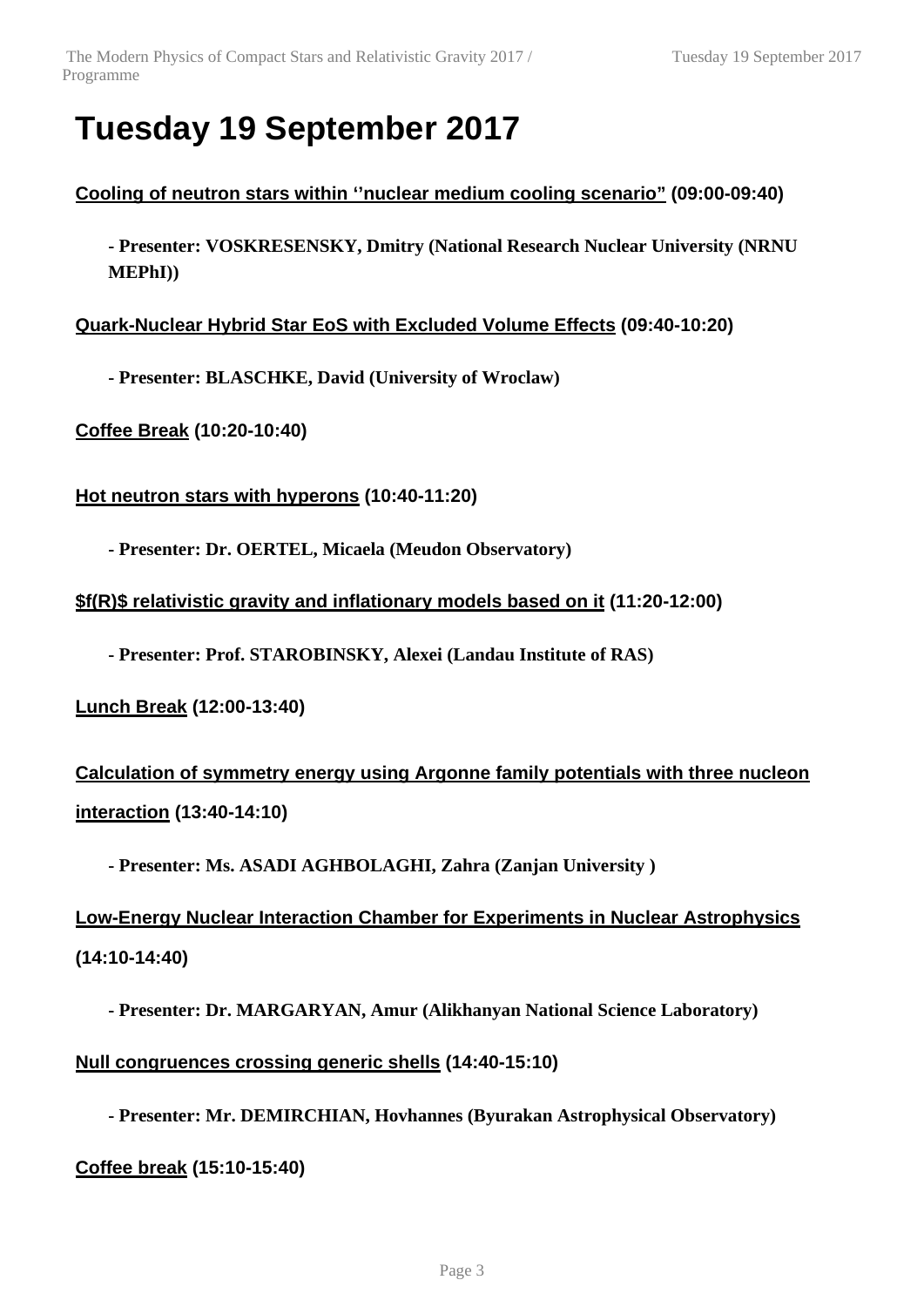#### **Is it possible to determine whether the EG 50 is a white or strange dwarf by the nature of its cooling? (15:40-16:10)**

**- Presenter: HAJYAN, Gevorg (Yerevan State University)**

#### **Realistic compactification models in Einstein-Gauss-Bonnet gravity (16:10-16:40)**

**- Presenter: Dr. PAVLUCHENKO, Sergey (Universidade Federal do Maranhao, Sao Luis, Brazil)**

**Informal discussion on perspectives in compact stars (16:40-17:30)**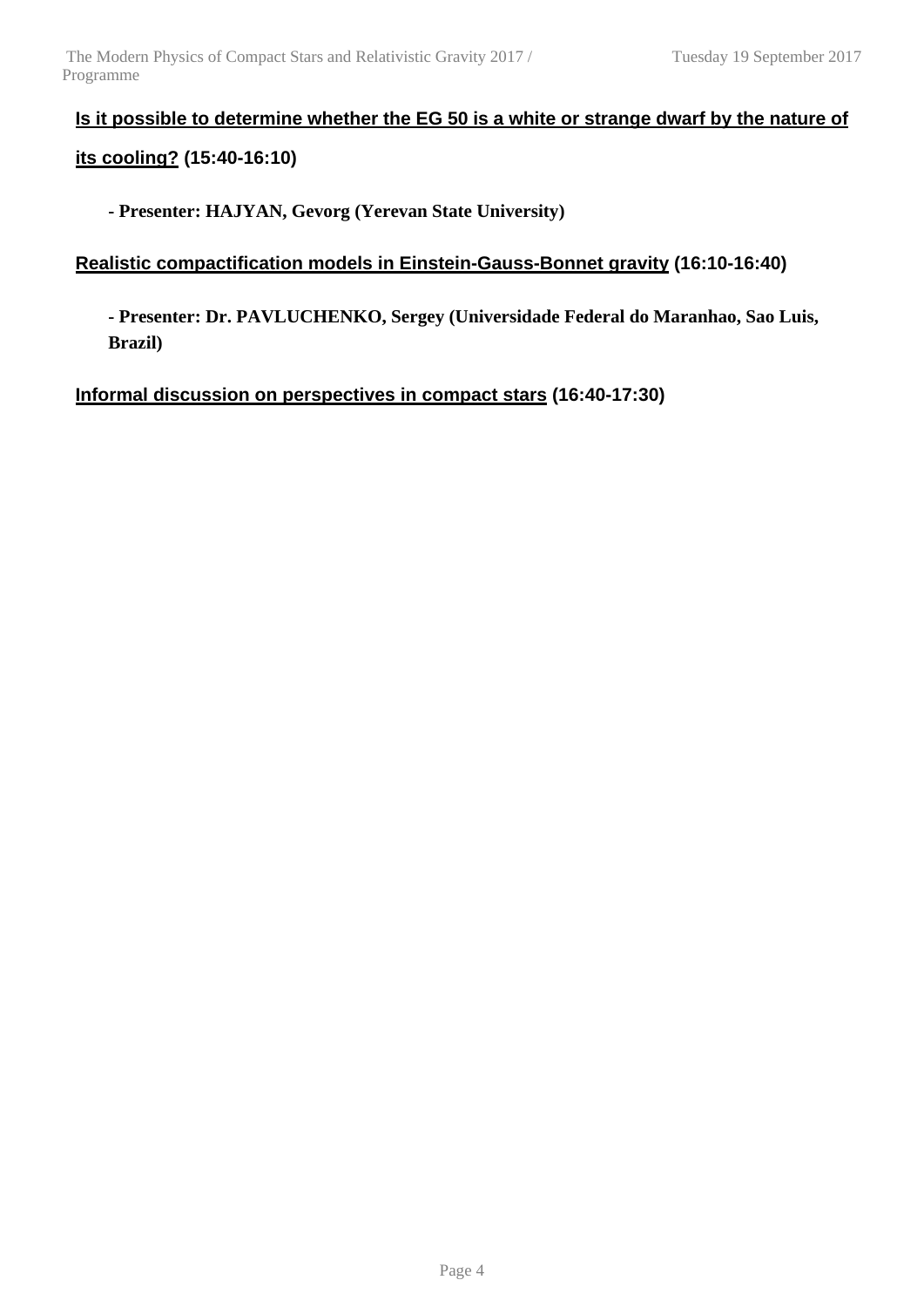### **Wednesday 20 September 2017**

**Induced fermionic current by a magnetic tube in the cosmic spacetime (09:00-09:40)**

**- Presenter: Prof. BEZERRA DE MELLO, Eugenio (Universidade Federal da Paraíba)**

**MAGIC - MAtter phase transitions at high baryon density, Gravitational waves and relativistic neutron star - and Ion- Collisions (09:40-10:20)**

**- Presenter: Prof. STOECKER, Horst (GSI)**

**Coffee Break (10:20-10:40)**

**Astrophysical and Cosmological Tests of Gravity (10:40-11:20)**

**- Presenter: Prof. POGOSIAN, Levon (Simon Fraser University)**

```
Modification of Compact Star Observables due to Quantum Fluctuations (11:20-12:00)
```
**- Presenter: Dr. BARNAFOLDI, Gergely Gabor (Wigner RCP Hungarian Academy of Sciences (HU))**

**Lunch Break (12:00-13:40)**

**Excursion (13:40-18:40)**

**Social dinner (19:00-21:00)**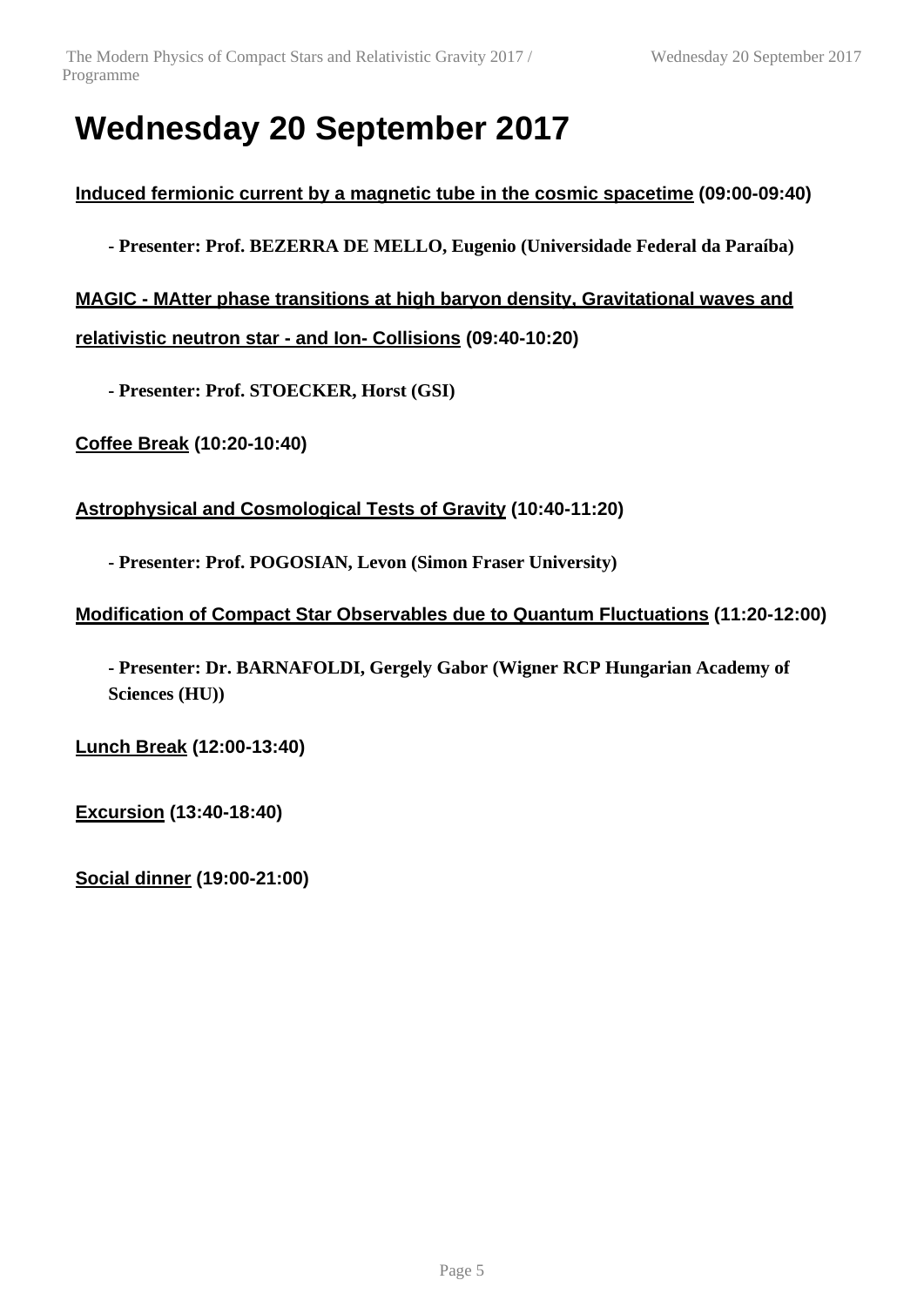### **Thursday 21 September 2017**

**Cosmological scenarios in Horndeski theory (09:00-09:40)**

**- Presenter: Prof. SUSHKOV, Sergey (Kazan Federal University)**

**Equations of state of relativistic mean-field models with different parametrisations of density-dependend couplings (09:40-10:20)**

**- Presenter: Dr. TYPEL, Stefan (Technische Universität Darmstadt)**

**Coffee Break (10:20-10:40)**

**Electromagnetic vacuum densities induced by a cosmic string in de Sitter space (10:40-11:20)**

**- Presenter: Dr. MANUKYAN, Vardan (Shirak State University)**

**Some theoretical aspects of magnetars (11:20-12:00)**

**- Presenter: Dr. SINHA, Monika (Indian Institute of Technology Jodhpur)**

**Lunch Break (12:00-13:40)**

**Spectral Analysis of the Vela Pulsar and its Neutrino Cooling Rate (13:40-14:10)**

**- Presenter: OFENGEIM, Dmitry (Ioffe Institute)**

**Cooling of massive neutron stars (14:10-14:40)**

**- Presenter: Dr. GRIGORIAN, Hovik**

**Stability and mass defect of hot strange dwarfs (14:40-15:10)**

**- Presenter: HAJYAN, Gevorg (Yerevan State University)**

**Coffee break (15:10-15:30)**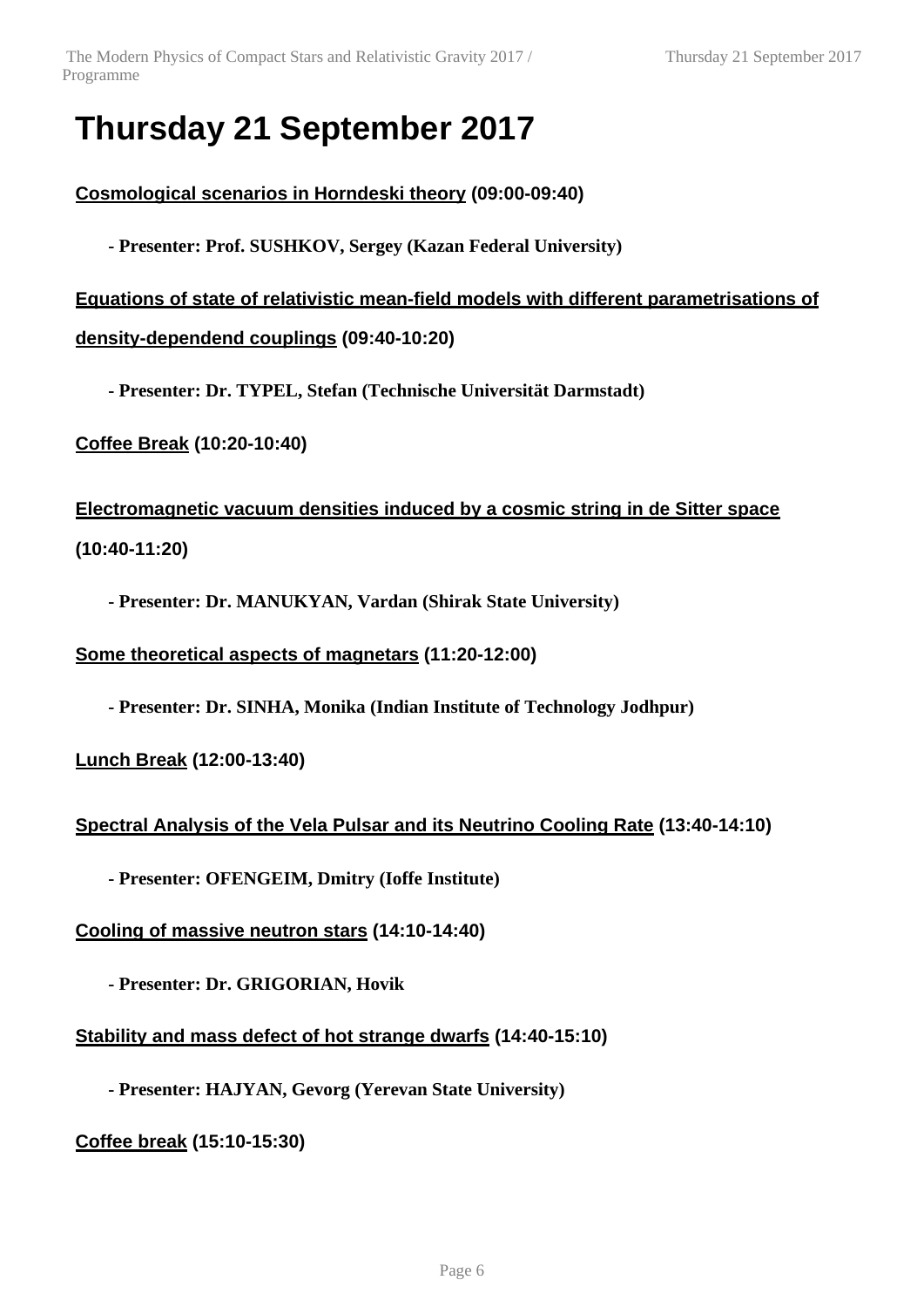### **Bayesian Analysis of Hybrid EoS Models Using Mass and Radius Data from Compact**

#### **Star Observations (15:30-16:00)**

**- Presenter: AYRIYAN, Alexander (JINR)**

#### **Scalar field dark energy reconstruction from the SNe Ia data (16:00-16:30)**

**- Presenter: Dr. PILOYAN, Arpine**

**Informal discussion on gravity problems and cosmology (16:30-17:30)**